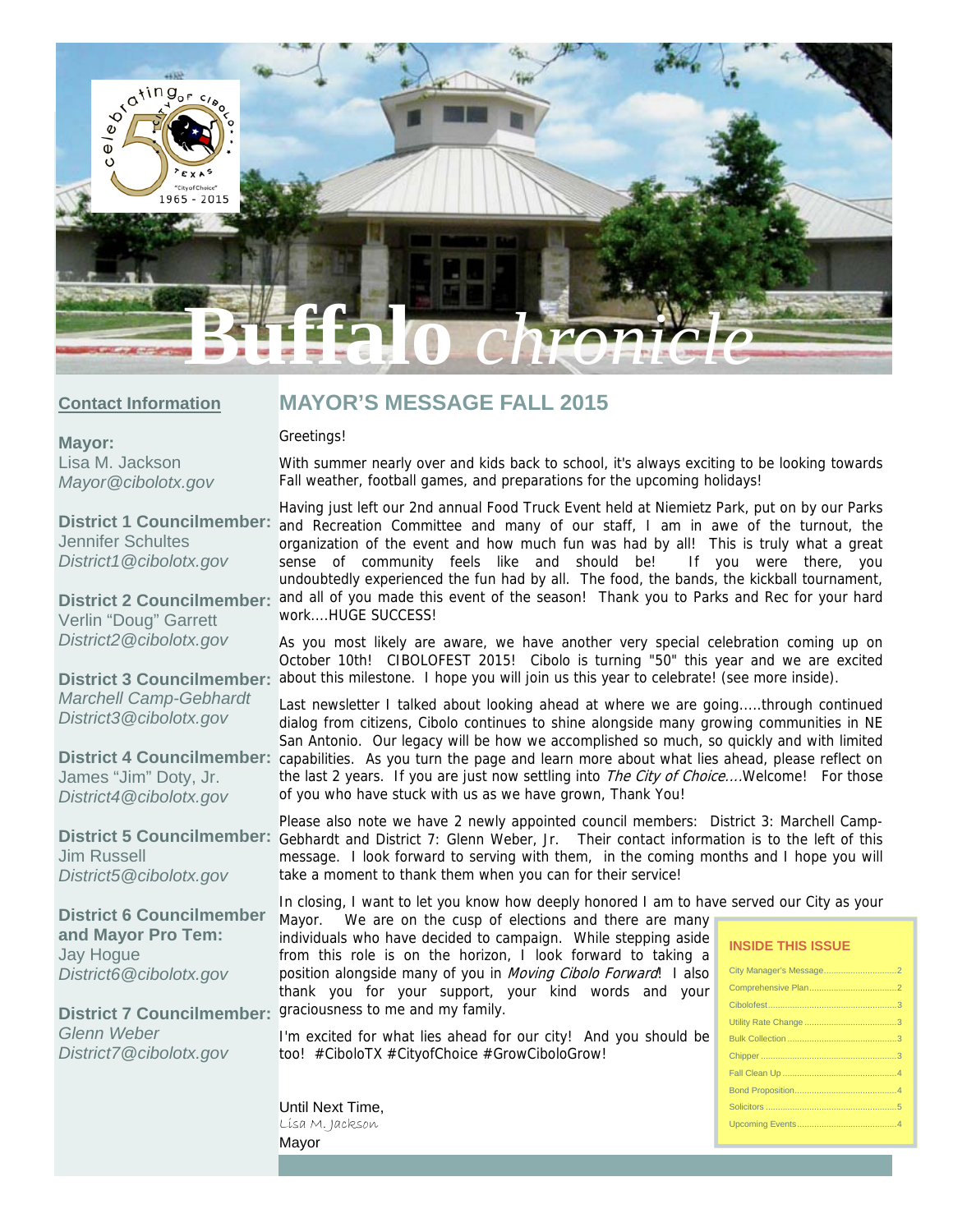## CITY MANAGER'S MESSAGE - FALL 2015

One of the City's primary goals is to diversify its tax base in order to keep property tax rates at a responsible level and to increase sales tax dollars within our city to help pay for public amenities and programs to service the community.

In the months ahead, we anticipate several retail developments to progress and open.

Recent store openings include Insight Eye Care, AT&T, Little Caesars, K Nail & Spa, Super Cuts, Marbella Dentistry, and Dutch Boy Cleaners located in the Cibolo Market Place at the intersection of Main & FM 1103. Other developments include:

- Cibolo Valley Elementary, on Green Valley Road in the Turning Stone Subdivision, opened August 24, 2015, on schedule for the first day of the new school year.
- CVS Pharmacy, at the northeast corner of FM 1103 & North Main Street, just opened on September 5, 2015.
- Wells Fargo Bank, in the Shops at Cibolo Bend along Cibolo Valley Drive, is scheduled to open September 15, 2015.
- AutoZone has a pending building permit for a store located along FM 1103 across from the future HEB site.
- A Pic-n-Pac convenience store, at the intersection of Green Valley Road and FM 1103, is under design.
- Walmart is expected to open January 2016. Their originally anticipated opening date of September 2015 was delayed due to a decision to modify the internal design of the store.

In addition to shopping, social, and employment opportunities, the sales tax generated by these businesses offers the City greater opportunities to do more with its revenue base; thereby, potentially bringing additional infrastructure and public services to the community.

Thank you,

Robert T. Herren

Robert T. Herrera City Manager

The City of Cibolo is about to embark on a 12-month process to update our Comprehensive Plan.

There will be a series of listening sessions ("focus groups"), facilitated by the planning consultant team, Halff Associates, Inc., to address the growth and enhancement of our community over the next 20 years and beyond.

No specific qualifications are necessary to participate, just your awareness of our community's major assets and challenges. If you or someone you know may be interested in mobility, livability, the downtown or economic development within the City, please feel free to contact the Planning & Engineering Department at (210) 658-9900 for further information.

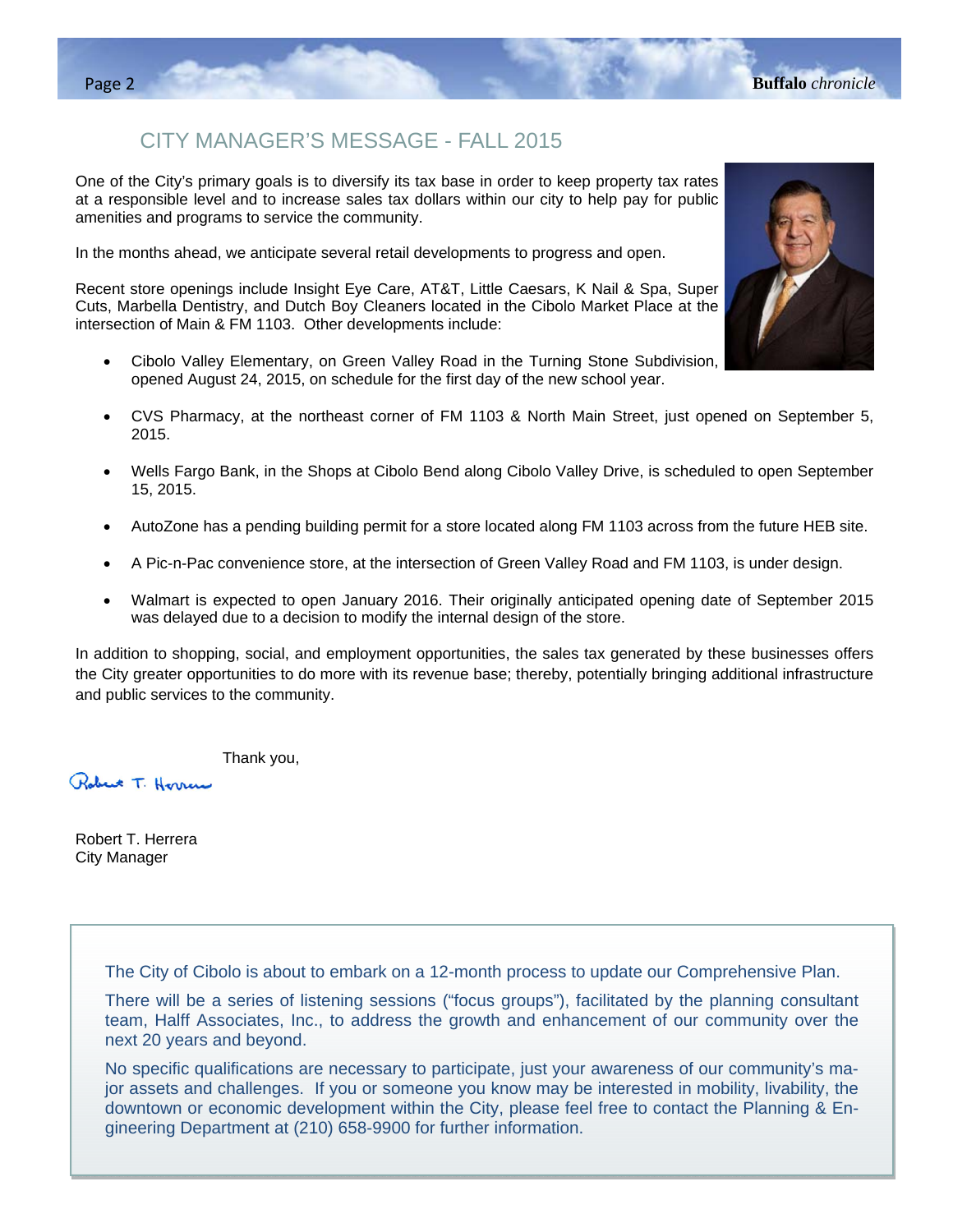

### **UTILITY BILLING RATE CHANGES**

Beginning October 1, 2015, the fiscal year 2016 budget includes utility rate adjustments as follows:

- An increase in base rates for residential and commercial customers;
- 10% water rate adjustment on the first 4 tiers; and,
- An increase of \$2 per account on the water acquisition fee.

This water rate increase funds future water development as well as additional water resources secured in 2014/2015 in anticipation of future growth. A schedule of current rates and new rates are shown below:

|                          | (only changed rates are reflected) |            | <b>Current Rate</b> | New Rate |                   |
|--------------------------|------------------------------------|------------|---------------------|----------|-------------------|
| <b>WATER RATES</b>       |                                    |            |                     |          |                   |
| <b>Residential Rates</b> |                                    |            |                     |          |                   |
|                          | $\leq$ 1,200 gallons               | Base rate  | \$11.00             | \$12.50  | Special base rate |
|                          | 1,201 to 3,000                     | Base rate  | \$22.00             | \$25.00  |                   |
|                          | 3,001 to 7,000                     | additional | \$4.72              | \$5.20   | Per 1,000 gallons |
|                          | 7,001 to 12,000                    | additional | \$5.90              | \$6.50   | Per 1,000 gallons |
|                          | 12,001 to 15,000                   | additional | \$7.09              | \$7.80   | Per 1,000 gallons |
|                          |                                    |            |                     |          |                   |
|                          | 15,000 to 20,000                   | additional | \$8.27              | \$9.10   | Per 1,000 gallons |
|                          | 20,001 to 30,000                   | additional | \$10.16             | \$10.50  | Per 1,000 gallons |
|                          | 30,001 to 50,000                   | additional | \$17.71             | \$17.75  | Per 1,000 gallons |
|                          | > 50,000                           | additional | \$25.98             | \$26.00  | Per 1,000 gallons |
| <b>Commercial Rates</b>  |                                    |            |                     |          |                   |
|                          | First 3,000 gallons                | Base rate  | \$29.00             | \$30.00  |                   |
|                          | 30,001 to 50,000                   | additional | \$17.71             | \$17.75  | Per 1,000 gallons |
|                          | > 50,000                           | additional | \$25.98             | \$26.00  | Per 1,000 gallons |

### Bulk Collection

Free bulk pickup is available once every 60 days for our residents. Collection of these items will be scheduled on your corresponding trash day. The deadline for requesting Bulk Collection is Monday by noon each week.

Brush, limbs, boxes & wood must not be more than 5ft long & in no more than 50lb. bundles. All items are limited to no more than a standard truck load. All items for bulk pickup must be placed on the curb by 7am on your corresponding trash day. Please keep in mind, hazardous materials are not permitted for this service, including items containing Freon.

We currently do not offer Bulk pick up for commercial customers.



### Chipper

The City offers a chipper service for residents who have trimmed their own trees. Service is on the first Tuesday of the month for all those north of Borgfeld, or the last Tuesday of the month for those south of Borgfeld. Service will be limited to one trailer load, no longer than 14 ft., no more than 6 ft. high, and no more than 10 ft. wide per household. Limb diameter must be 6 inches or less. This service is for tree branches only, no bushes or shrubs. The deadline for submittals is 5:00pm on the Monday prior to the Tuesday service.

Residents who use treetrimming or lawn service companies to trim their trees are not eligible for Chipper Service.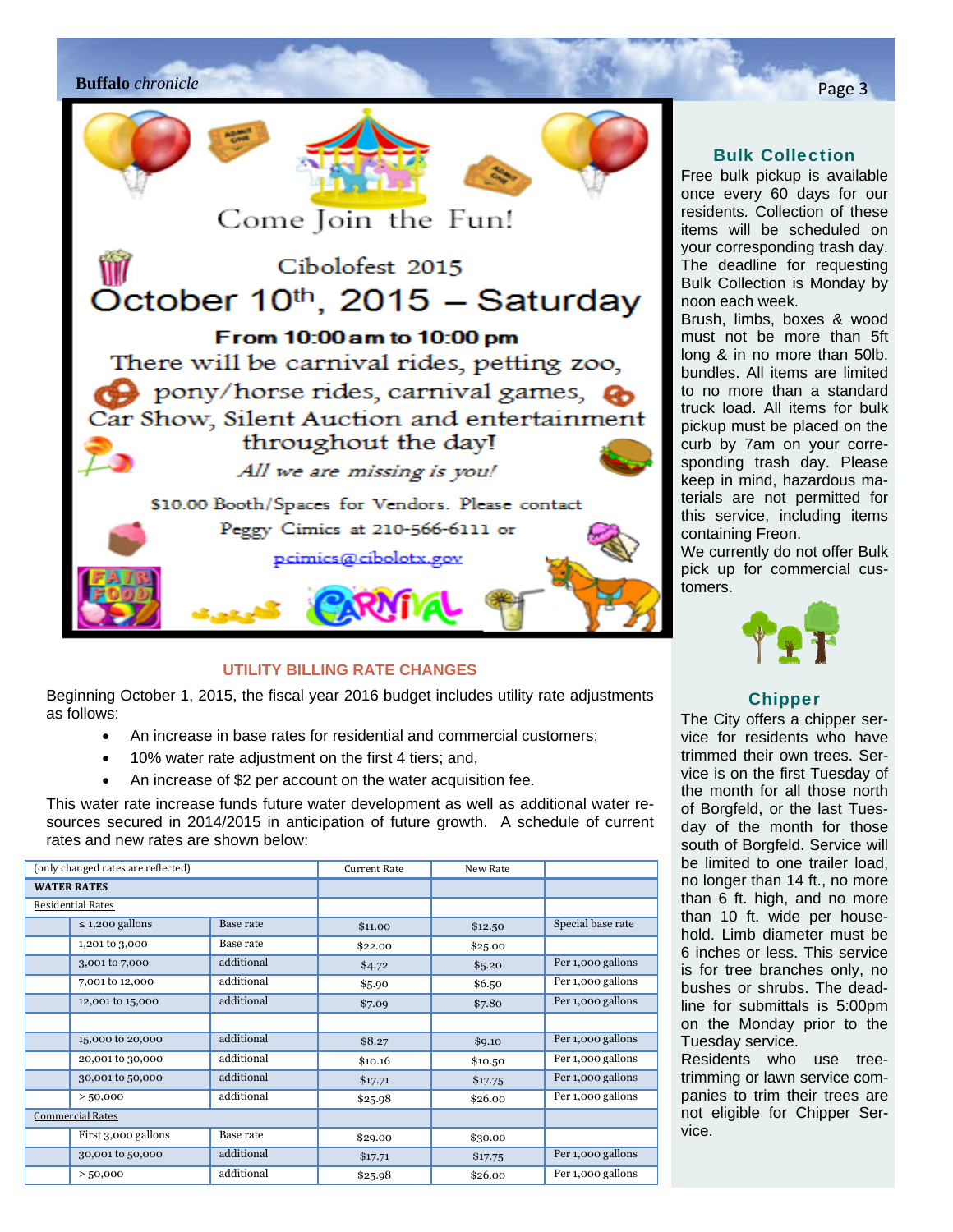### **CIBOLO'S ANNUAL FALL CLEAN UP OCTOBER 23RD-25TH & OCTOBER 30TH—NOVEMBER 1ST**

### **Bexar Waste's temporary collection point, 2221 FM 3009 between 8 a.m. and 5 p.m. daily**

Waste disposal at this event will be free of charge to Cibolo residents as a service paid for by the City of Cibolo.

- The event is restricted to **Cibolo residents only.** A current **CITY OF CIBOLO garbage bill** (and proper identification are required at the time of disposal.
- **Household waste and yard waste only. Max of 2 Pick-up truck loads or 1 trailer load per household (Trailers are not to exceed 16' long x 4' high in size).**
- The event does not apply to commercial/rental property clean ups, large property clean up, lot or acreage clean up, or lot and property land clearing. Commercial tree trimmers are not eligible for this service. **Commercial waste will not be accepted.**
- Waste delivered must be sorted/separated by type of material **by the resident**.
- Bulk items such as couches, refrigerators, stoves, computer/monitors, anything except tires or hazardous material may be dropped off at any time during the event. However, appliances will be accepted for free, **ONLY** if Freon tank is removed; otherwise there will be a \$35.00 fee assessed at time of disposal.
- **HAZARDOUS ITEMS and TIRES** may be dropped off **ONLY on the dates of Oct. 24 & 25 and Oct. 31 and Nov. 1, 2015. All containers must be sealed. Tires are limited to eight (8) per household,**  Tires on rims, or wheels, commercial vehicle tires, tractor tires, and heavy equipment tires **WILL NOT** be accepted**.**
- **BBQ pits CANNOT contain any hot ash.**

Hazardous waste includes but is not limited to: Insecticides, pesticides, herbicides, fertilizers, chemicals, cleaning and bleach products, automotive and cooking oils, filters, batteries, swimming pool cleaners and chemicals, enamel and latex paints in cans and aerosol dispensers, varnishes, stains, paint thinners and removers, acetone, etc. – **Chemicals and oils will have a combined 10 gallon limit per household.**

- Empty propane tanks up to seven (7) gallons **VALVE MUST BE ENTIRELY REMOVED**.
- Mercury **WILL NOT** be accepted.

**The City of Cibolo and Bexar Waste are NOT responsible for damage to vehicles or injury to citizens during this event.** The City of Cibolo and Bexar Waste reserve the right to refuse service to anyone for not following the rules of the event**. Any items brought that are not listed/accepted or are over limits listed are subject to a fee (at Bexar Waste's discretion).** 

*Questions? Contact Bexar Waste 210-566-5454 or the City of Cibolo 210-658-9900 x1* 

### **BOND PROPOSITION**

Cibolo City Council has placed a bond proposition on the ballot for the **November 3, 2015** regular election:



**Proposition 1** - \$3.5 million for roadway improvements on and along Borgfeld Road from Crimson Tree to Dietz Road. This project will widen the road from the existing 2 lanes to 5 lanes, 4 travelling lanes plus a turning lane, traffic signalization at the intersection of Dietz Road and Borgfeld Road, curbs and enhanced drainage structures, as well as a dedicated right turn lane at Dietz Road to address school related traffic challenges. The project is actually estimated to cost \$4.5 million but the City's request for funding is reduced based on a pledge of financial assistance from SCUCISD and the availability of City impact fee funds to offset the costs for several portions of the project.

*Additional details of the project and the anticipated cost of debt will be included in an election newsletter that is expected to be distributed by mail the last week of September 2015. Early voting starts October 19, 2015. Please get out and vote!*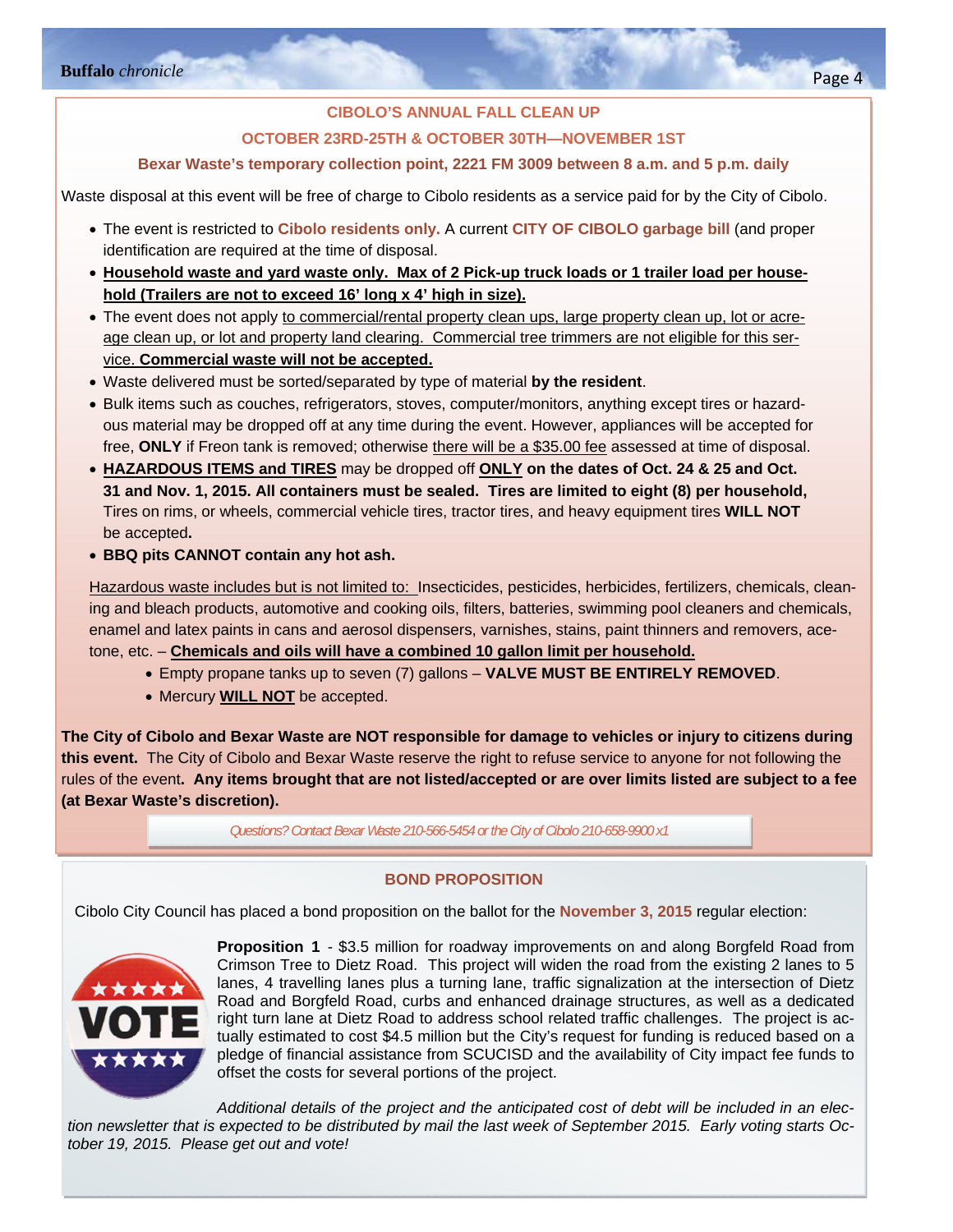### SOLICITORS, PEDDLERS, CANVASSERS, OH MY!

Recently the City has received complaints regarding the conduct of some door-to-door solicitors in our neighborhoods. While the City of Cibolo cannot forbid door-to-door Salesman, Peddlers, or Solicitors, the city has enacted an ordinance to regulate certain persons who engage in these activities.

City Ordinance 1030, which was adopted in 2012, defines *Solicit* as (a) request a donation of money or other thing of value, (b) sell or attempt to sell any item for money or other thing of value.

The ordinance makes it a violation to engage door to door soliciting under the following conditions:

- (a) It is unlawful for a person 17 years of age or older to solicit an occupant of a residential dwelling:
	- (1) Without first obtaining a permit issued by the city;
	- (2) At any time on a Sunday, New Year's Day, July 4th, Labor Day, Thanksgiving Day, Christmas Eve Day or Christmas Day;
	- (3) Before 9:00 a.m., after 6:00 p.m., or sunset, whichever is later.
	- (4) Listed on the No Solicitation Registry or has a "No Solicitors" sign posted on the residence.
	- (5) At a location other than the primary entrance to the residence.

(b) It is unlawful for any person other than the permit holder to use or wear any permit or badge issued under the provisions of this article.

#### **Exemptions**

While the solicitation ordinance applies to many businesses, there are some industries which are regulated by state or federal law or court rulings and the City is not able to further regulate their activities and the ordinance is not applicable. Those businesses to which the provisions of the ordinance do not apply include:

- Public utility companies or others operating under franchises granted by the City.
- Insurance sales people.
- Real estate sales people.
- Others licensed by the state (including security alarm companies).
- Religious or political groups or organizations that solicit or canvass for religious, charitable or other non-commercial purposes.

#### **No Soliciting Signs**

If my neighborhood has a sign posted at the entrance to our neighborhood does this mean soliciting is prohibited? In short, the answer is **No**. While these signs can serve as an additional deterrent, case law has established that each homeowner or resident must speak for themselves and a blanket prohibition is not enforceable.

I have a no soliciting sign posted at the entry to my home. Is this enforceable?

**Yes!** The City requires solicitors, who are regulated by the ordinance, to abide by no soliciting signs posted at the entry of a residence.

Additionally, the ordinance provides for a "**No Solicitation Registry"** whereby a resident may place their address on the City's no solicitation registry by completing a form available on the City website (www.cibolotx.gov). The no solicitation list will be provided to solicitors upon their receiving a permit.

#### **Solicitor Conduct**

While we would hope that persons engaged in a business would conduct themselves in a professional manner, we recognize that conflicts do occur. A solicitor who comes to your door and has been permitted by the City should have an identification card issued by the City or their licensing authority, visibly displayed for you to see. If they do not, then you should ask them to see it. If they are unable to provide an identification card you should call the Police Department at **210-619-1200** and report the activity.

You are not required to engage in a discussion with a solicitor or to answer your door if you choose not to. The ordinance prohibits a solicitor from approaching your residence from any area other than the front/primary entry. If you do choose to speak with a solicitor and determine you are not interested, you are free to ask them to leave your property. If the solicitor refuses to leave, then you should close your door and call the Police Department at **210-619- 1200**. Failure to leave after being given notice to depart could result in a trespassing violation.

If you have any questions or concerns regarding solicitors, please call the administrative offices of the Police Department at 210- 659-1999 or email us at police@cibolotx.gov. For the complete text of the ordinance, please visit www.municode.com.